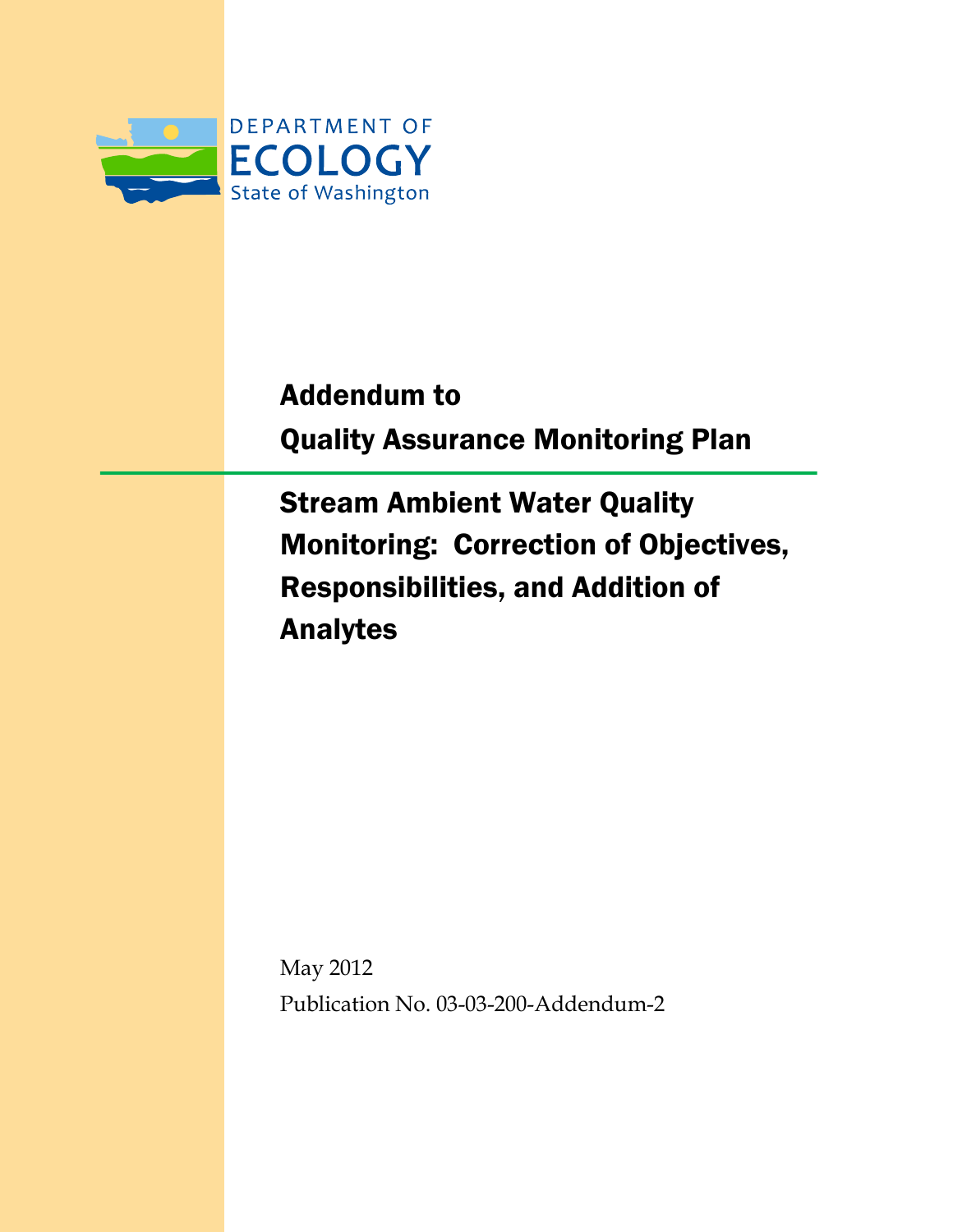### **Publication Information**

#### **Addendum**

This addendum is an addition to an original Quality Assurance Monitoring Plan. The addendum is not a correction (errata) to the original plan.

This addendum is available on the Department of Ecology's website at [www.ecy.wa.gov/biblio/0303200Addendum2.html.](http://www.ecy.wa.gov/biblio/0303200Addendum2.html)

#### **Original Publication**

Quality Assurance Monitoring Plan: Stream Ambient Water Quality Monitoring

Publication No. 03-03-200

The Quality Assurance Monitoring Plan is available on the Department of Ecology's website at [www.ecy.wa.gov/biblio/0303200.html](http://www.ecy.wa.gov/biblio/0303200.html)

#### **Author and Contact Information**

Dave Hallock Environmental Assessment Program Washington State Department of Ecology Olympia, Washington 98504-7710

For more information contact:

Communications Consultant Phone: 360-407-6834

> *Any use of product or firm names in this publication is for descriptive purposes only and does not imply endorsement by the author or the Department of Ecology.*

*If you need this publication in an alternate format, call 360-407-6834. Persons with hearing loss can call 711 for Washington Relay Service. Persons with a speech disability can call 877- 833-6341.*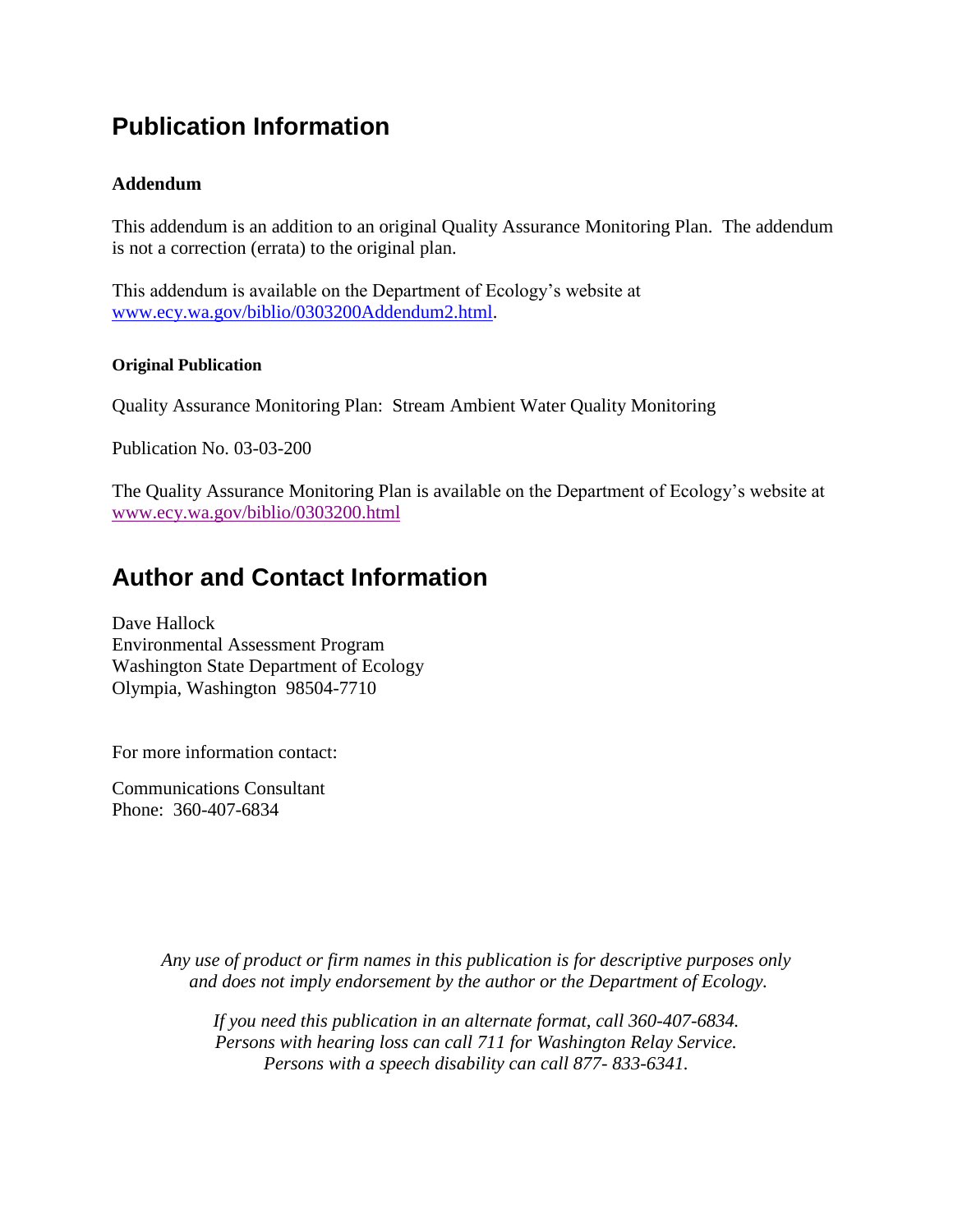#### **DEPARTMENT OF ECOLOGY**

Environmental Assessment Program

May 1, 2012

| TO:             | Gary Arnold, Section Manager, Eastern Operations Section<br>Robert F. Cusimano, Section Manager, Western Operations Section<br>Will Kendra, Section Manager, Statewide Operations Section |
|-----------------|-------------------------------------------------------------------------------------------------------------------------------------------------------------------------------------------|
| <b>THROUGH:</b> | Brad Hopkins, Unit Supervisor, Freshwater Monitoring Unit, Western<br><b>Operations Section</b>                                                                                           |
| <b>FROM:</b>    | Dave Hallock, Freshwater Monitoring Unit, Western Operations Section                                                                                                                      |
| <b>SUBJECT:</b> | <b>Addendum to Quality Assurance Monitoring Plan: Stream Ambient</b><br><b>Water Quality Monitoring: Correction of Objectives, Responsibilities,</b><br>and Addition of Analytes          |
|                 | <b>Publication Number: 03-03-200-Addendum-2</b><br><b>Activity Tracker Code: 01-600</b> (previously AT-07-545-2)                                                                          |

#### **Background**

The River and Stream Monitoring Program has been collecting water quality data in more or less the same way since 1988. The most recent Quality Assurance Monitoring Plan (QAMP) was completed in 2003 (Hallock and Ehinger) and an addendum produced in 2007 (Hallock, 2007). Our basic study design and quality control procedures remain the same. However, since 2007 there have been a few changes. This addendum documents these changes and supersedes the previous addendum (Hallock, 2007). The original QAMP (Hallock and Ehinger, 2003) applies except as modified in this addendum.

### **Organization**

Since the original QAMP was written, the Environmental Assessment (EA) Program has reorganized in a manner that bears directly on quality control procedures. Specifically, the EA Program has regionalized and designated Technical Coordination Teams (TCT) to facilitate cross-region communications and maintain data collection and processing consistency. The Freshwater (FW) TCT, among other duties, regularly reviews written procedures, periodically observes samplers, and develops training schedules.

In 2012, the FWTCT required that samplers be trained by a single designated trainer (to maintain consistency). In addition, to be eligible to conduct ambient monitoring, samplers must have participated in monitoring within the previous 9 months. If eligibility has lapsed, the designated trainer must re-qualify the sampler.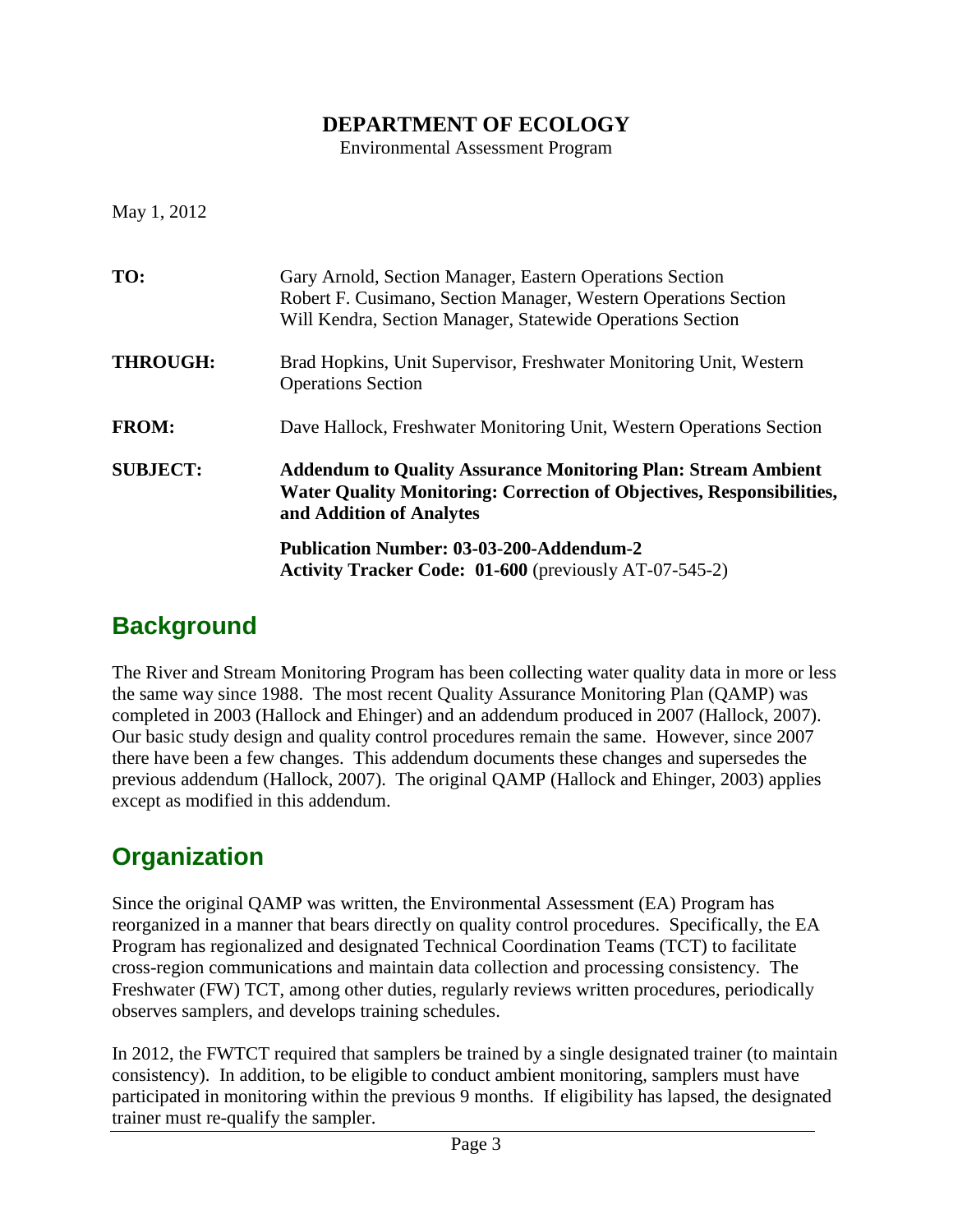Personnel involved in stream monitoring and their duties are listed in Table 1.

| Personnel           | Region          | Phone        | <b>Primary Duties</b>                                                                                                   |
|---------------------|-----------------|--------------|-------------------------------------------------------------------------------------------------------------------------|
| <b>Brad Hopkins</b> | Statewide       | 360.407.6686 | Unit lead for statewide issues and FWTCT<br>management sponsor                                                          |
| <b>Bob Cusimano</b> | Western WA      | 360.407.6596 | Section lead for Western Washington issues                                                                              |
| Gary Arnold         | Eastern WA      | 509.454.4244 | Section lead for Eastern Washington issues                                                                              |
| Dave Hallock        | Statewide       | 360.407.6681 | Data management; data analyses and reports;<br>ambient monitoring; FWTCT lead                                           |
| <b>Jim Ross</b>     | Eastern WA      | 509.329.3425 | Technical lead for Eastern Region ambient<br>monitoring                                                                 |
| <b>Bill Ward</b>    | Southwestern WA | 360.407.6621 | Ambient monitoring; continuous temperature<br>monitoring; equipment procurement; SOP<br>maintenance; designated trainer |
| Various field staff | Statewide       | N/A          | Ambient monitoring. The designated trainer<br>maintains a list of qualified ambient<br>samplers.                        |

Table 1. Ambient monitoring personnel and areas of responsibility (replaces Hallock and Ehinger 2003, Table 1).

The four sampling *runs* referred to in Hallock and Ehinger (2003) may at times be increased or modified depending on personnel available, logistics, the number of stations, and funding. The number of runs may affect who does the sampling and the sampling schedule but all procedures are identical for all runs. All runs share the same requirements for collecting quality control samples as specified in the QAMP for the four basic runs.

# **Project Description: Objectives**

Beginning with water year (WY) 2011 (October 2010-September 2011), we added a new station type (sentinel) and revised the objectives for basin stations. These changes were made after considerable discussion and with the consensus of the FWTCT. The process was documented in an unpublished "White Paper" (Hallock, 2010). Station types and objectives are listed below:

- **Long-term stations** (same as before): Monitored every year to track water quality changes over time (trends), assess inter-annual variability, and collect current water quality information. These stations are generally located near the mouths of major rivers, below major population centers, where major streams enter the state, or upstream from most human-caused sources of water quality problems.
- **Basin stations** (new objectives): Selected to support the "Water Quality Assessment" process and Clean Water Act (303(d)) listings [\(http://ecy.wa.gov/programs/wq/303d/index.html\)](http://ecy.wa.gov/programs/wq/303d/index.html). Specific objectives are to: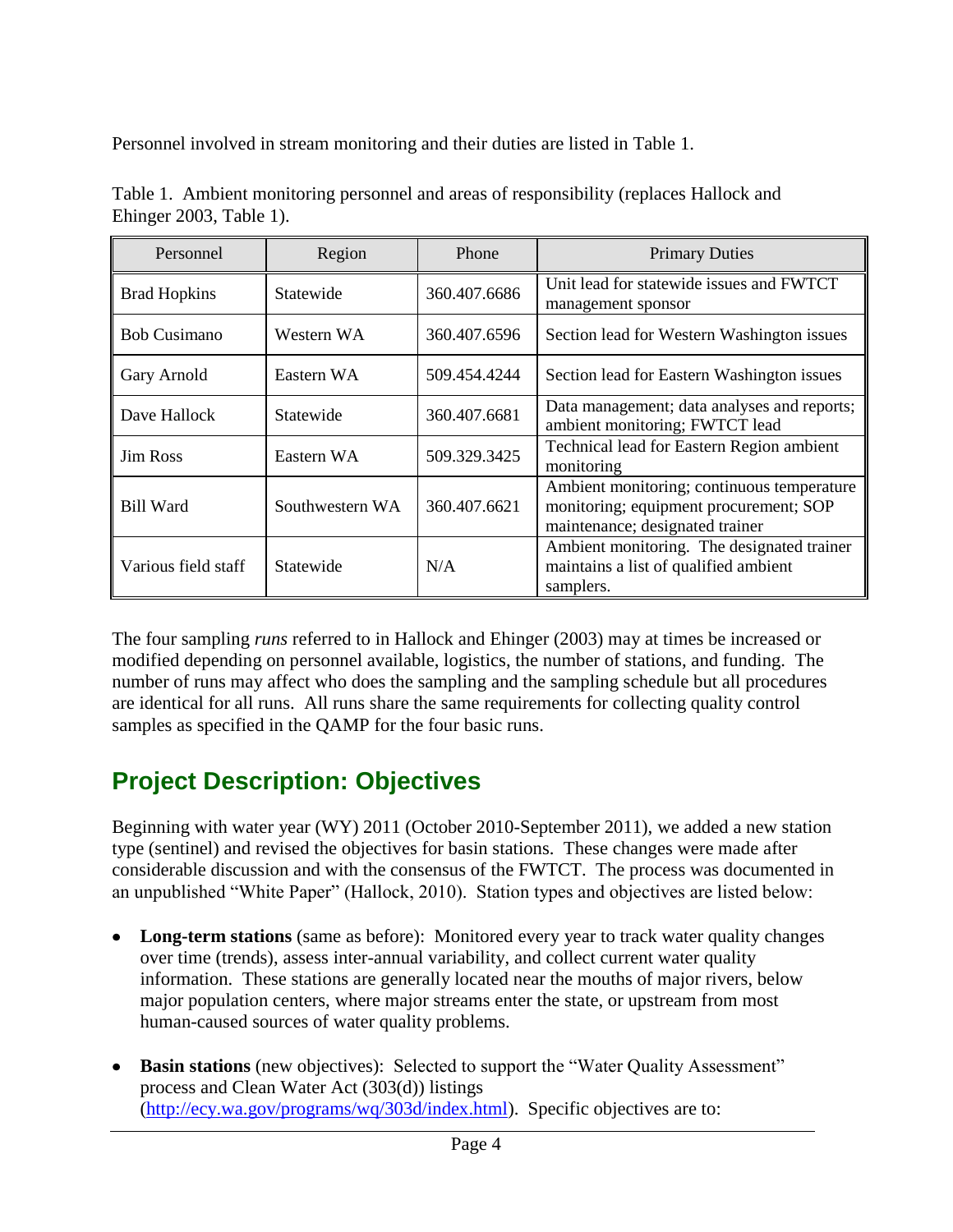- o Confirm current category 5 ("Polluted waters") listings: Some listings are based on old or suspect data; we hope recent data of known quality will help to remove from the category 5 list those waterbodies that currently support standards.
- o Determine a category for currently unlisted waterbodies.
- o Better define current category 5 listings.
- o Resolve category 2 listings ("Waters of concern")
- o Identify "high quality" Tier III waters.
- **Special project stations** (same as before): Sampled to address a particular question, and usually supported by funding external to the ambient monitoring program. We may not sample these stations for the entire usual suite of sampled parameters or we may sample extra parameters.
- **Sentinel sites** (new station type): These are effectively "long-term" stations but with  $\bullet$ different objectives:
	- o Support Ecology's probabilistic "watershed health" monitoring program.
	- o Characterize reference conditions.
	- o Provide trend data for reference conditions.
	- o Monitor climate change.

# **Measurement Quality Objectives**

Measurement quality objectives (MQOs) for various analytes are specified in Table 2. For analytes sampled by request, we expect the client requesting the analyte to ensure that these MQOs are appropriate for the intended use. Accuracy MQOs are to be applied to individual results obtained from field constituents during calibration checks, i.e., the measurement should not exceed the known or replicate value by more than the amount shown. Precision MQOs are to be compared against the average relative standard deviation of at least 10 field split pairs collected during a water year (Mathieu, 2006). Bias MQOs are based on individual laboratory control sample spike recoveries and applied by Manchester Environmental Laboratory (MEL) in accordance with their quality control procedures.

The pH accuracy MQO is being increased to 0.2 standard units because we have changed our procedures for conducting calibration checks. We now conduct calibration checks with buffers from a different manufacturer than those that used to calibrate the meter. This procedure will help us recognize bad buffers but it also introduces error due to imprecision in the pH of the buffers.

We also routinely monitor total and dissolved metals at several stations every other month. Metals procedures and quality control requirements are discussed in Hopkins (1996).

Clients occasionally request and fund the collection of additional water quality constituents at some or all stations beyond those routine analytes we sample. The objectives for requesting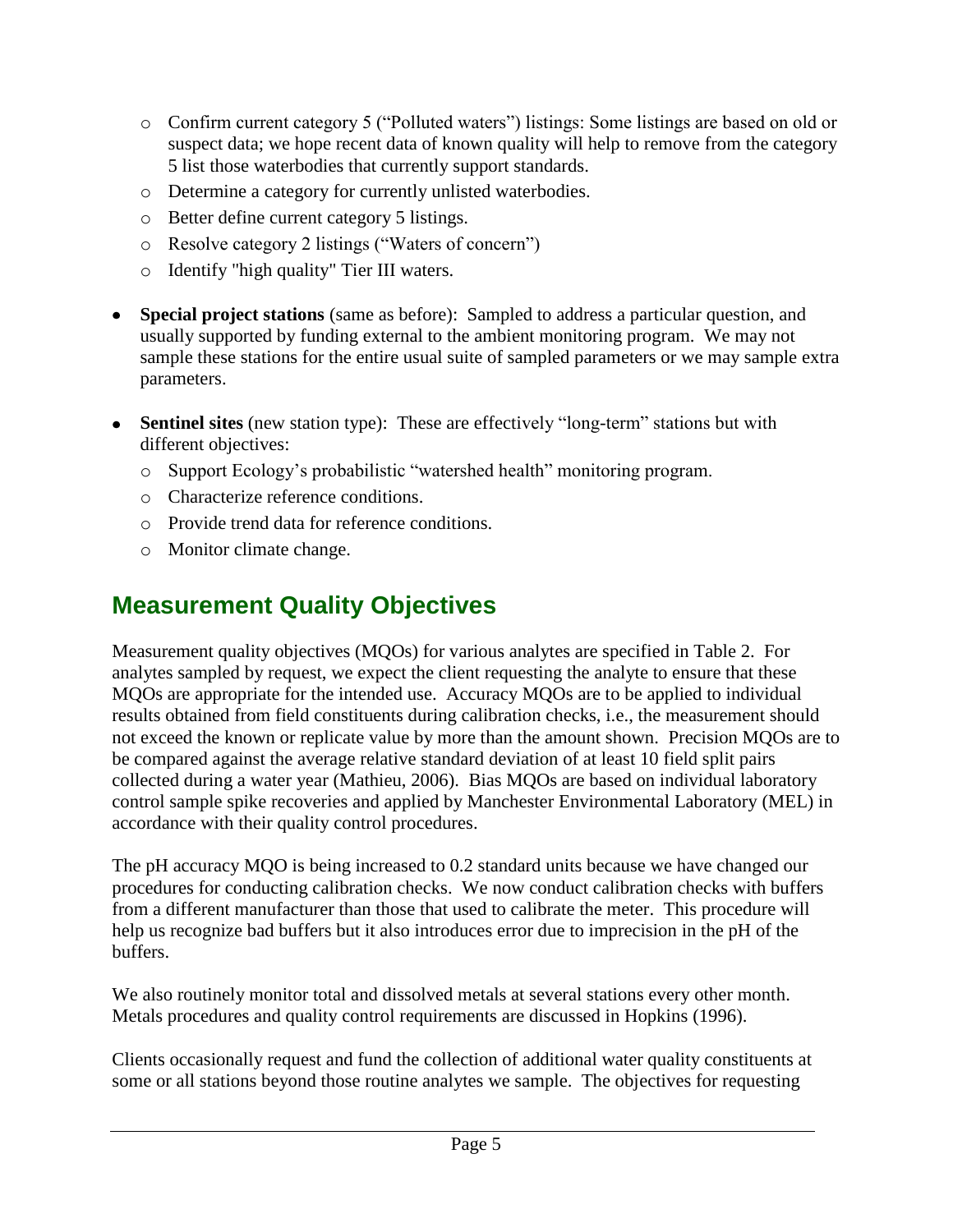particular analytes vary. TMDL modelers, for example, may need total organic carbon data; permit writers need alkalinity and hardness data, which we collected at all stations in WY 2008.

Most recently, we are planning to collect total recoverable phosphorus (TRP) at Spokane River stations. Advanced wastewater treatment methods are being employed in the Spokane basin in an effort to meet the requirements of the Lake Spokane dissolved oxygen TMDL. Dischargers believe the characteristics of the effluent have changed enough to question some basic assumptions used in modeling, especially regarding the bioavailability of phosphorus. These TRP data may be used in determining whether TRP or total phosphorus should be used for modeling and permitting.

# **Field Procedures**

We have slightly modified the field procedures discussed in the 2003 QAMP. All samples (except oxygen and bacteria) are now collected in passengers attached to the stainless oxygen sampling bucket (the redesigned sampler is described in Hallock, 2006). Previously, we collected only nutrients and suspended sediment in passengers. Samples for specially requested analytes are generally obtainable as aliquots from these same passengers, usually from the acidwashed nutrient bottle. We will collect samples for biochemical oxygen demand (BOD) and ultimate BOD in a glass jug or other large container and fill the sample container with a funnel.

We have re-written our detailed protocols (Ward et al., 2001) as standard operating procedures (Ward, 2007).

Shipment of samples, preservatives, and sample holding times conform to requirements in MEL's *Lab Users Manual* (Ecology, 2008) (Table 10), and are shown in Table 3.

## **Laboratory Procedures**

Most analytical methods are the same as those specified in Hallock and Ehinger (2003). The only significant change is the addition of another analytical method for the analysis of total phosphorus. Table 4 lists current analytical methods and lower reporting limits for both routinely sampled constituents and additional analytes that may be requested.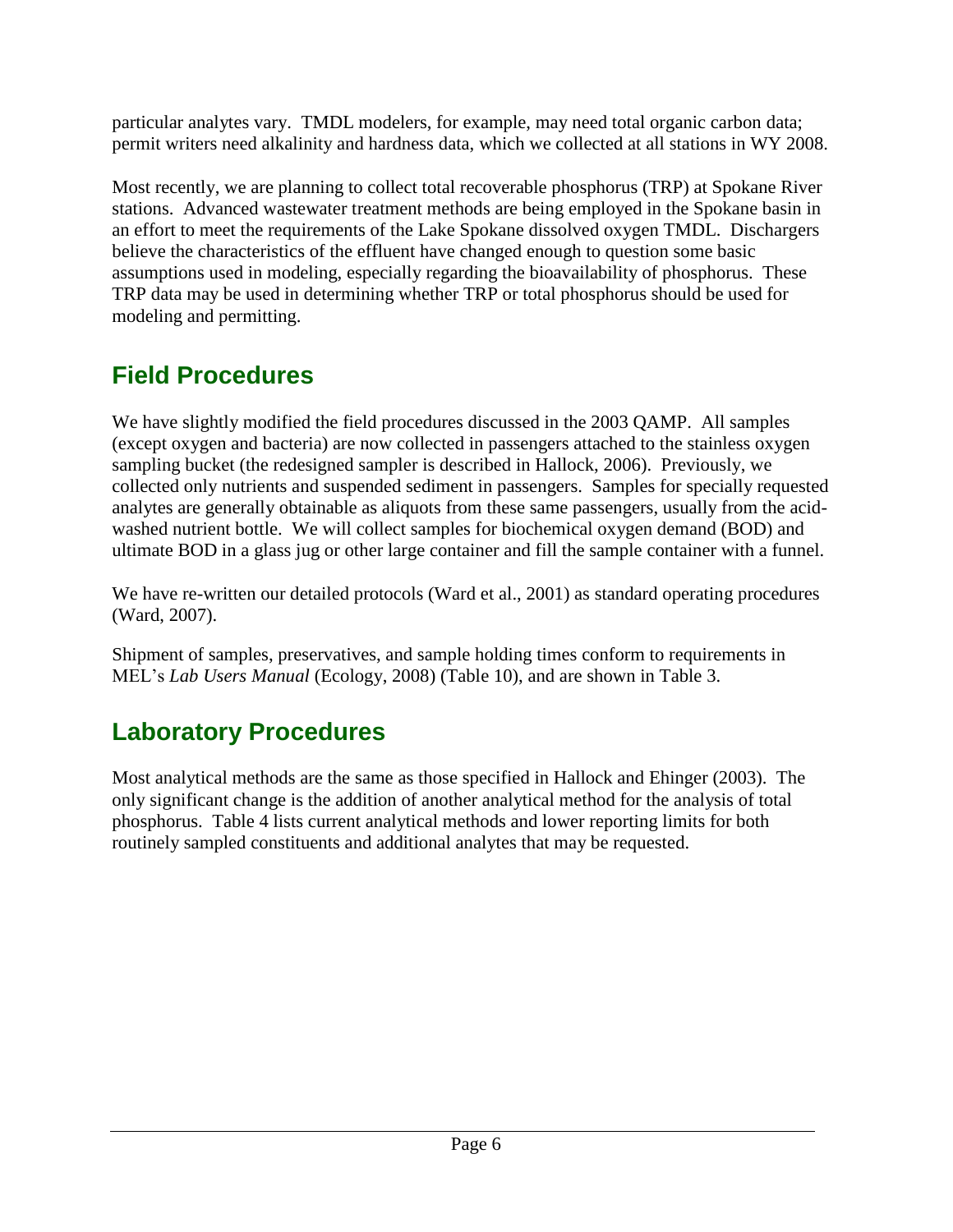| Analyte                                              | Accuracy<br>(deviation or<br>% deviation<br>from true or<br>replicate value) | Precision<br>(% relative<br>standard<br>deviation) | <b>Bias</b><br>(%)<br>recovery) |  |  |  |  |
|------------------------------------------------------|------------------------------------------------------------------------------|----------------------------------------------------|---------------------------------|--|--|--|--|
| <b>Field Constituents (Routine)</b>                  |                                                                              |                                                    |                                 |  |  |  |  |
| Conductivity                                         | $\pm$ 5 µs/cm at 100 µs/cm                                                   | 10%                                                | <b>NA</b>                       |  |  |  |  |
| Oxygen                                               | $\pm$ 0.2 mg/L                                                               | 10%                                                | <b>NA</b>                       |  |  |  |  |
| pH                                                   | $\pm$ 0.2 std. units                                                         | 10%                                                | <b>NA</b>                       |  |  |  |  |
| Temperature                                          | $\pm$ 0.2 °C                                                                 | 10%                                                | <b>NA</b>                       |  |  |  |  |
| Turbidity                                            | $\pm$ 10%                                                                    | 15%                                                | <b>NA</b>                       |  |  |  |  |
| <b>Lab Constituents (Routine)</b>                    |                                                                              |                                                    |                                 |  |  |  |  |
| Ammonia-N                                            | <b>NA</b>                                                                    | 10 %                                               | 80-120                          |  |  |  |  |
| Fecal coliform<br>$(>20 \text{ cft}/100 \text{ mL})$ | <b>NA</b>                                                                    | 50% of pairs <20%;<br>90% of pairs $<$ 50%         | <b>NA</b>                       |  |  |  |  |
| Nitrate+Nitrite-N                                    | <b>NA</b>                                                                    | 10 %                                               | 80-120                          |  |  |  |  |
| Nitrogen, total                                      | <b>NA</b>                                                                    | 10 %                                               | 80-120                          |  |  |  |  |
| Phosphorus, soluble reactive                         | <b>NA</b>                                                                    | 10 %                                               | 80-120                          |  |  |  |  |
| Phosphorus, total                                    | <b>NA</b>                                                                    | 10 %                                               | 80-120                          |  |  |  |  |
| Solids, total suspended                              | <b>NA</b>                                                                    | 15 %                                               | 80-120                          |  |  |  |  |
| Turbidity                                            | NA                                                                           | 15%                                                | 95-105                          |  |  |  |  |
|                                                      | Lab Constituents (Sampled by Special Request)                                |                                                    |                                 |  |  |  |  |
| Alkalinity                                           | NA                                                                           | 10 %                                               | 80-120                          |  |  |  |  |
| Biochemical oxygen demand                            | <b>NA</b>                                                                    | 25%                                                | 85-115                          |  |  |  |  |
| Biochemical oxygen demand,<br>ultimate               | <b>NA</b>                                                                    | 25%                                                | 80-120                          |  |  |  |  |
| Chloride                                             | <b>NA</b>                                                                    | 5 %                                                | $90 - 110$                      |  |  |  |  |
| Chlorophyll                                          | NA                                                                           | 25 %                                               | <b>NA</b>                       |  |  |  |  |
| Hardness                                             | <b>NA</b>                                                                    | 10 %                                               | 80-120                          |  |  |  |  |
| Nitrogen, total dissolved                            | NA                                                                           | 10 %                                               | 80-120                          |  |  |  |  |
| Organic carbon, dissolved                            | NA                                                                           | 10 %                                               | 80-120                          |  |  |  |  |
| Organic carbon, total                                | NA                                                                           | 10 %                                               | 80-120                          |  |  |  |  |
| Phosphorus, total dissolved                          | NA                                                                           | 10 %                                               | 80-120                          |  |  |  |  |
| Phosphorus, total reactive                           | NA                                                                           | $10\ \%$                                           | 80-120                          |  |  |  |  |
| Sediment, suspended<br>concentration (SSC)           | NA                                                                           | 15 %                                               | 80-120                          |  |  |  |  |

| Table 2. Measurement Quality Objectives (replaces Hallock and Ehinger 2003, Table 3). |  |  |  |  |
|---------------------------------------------------------------------------------------|--|--|--|--|
|                                                                                       |  |  |  |  |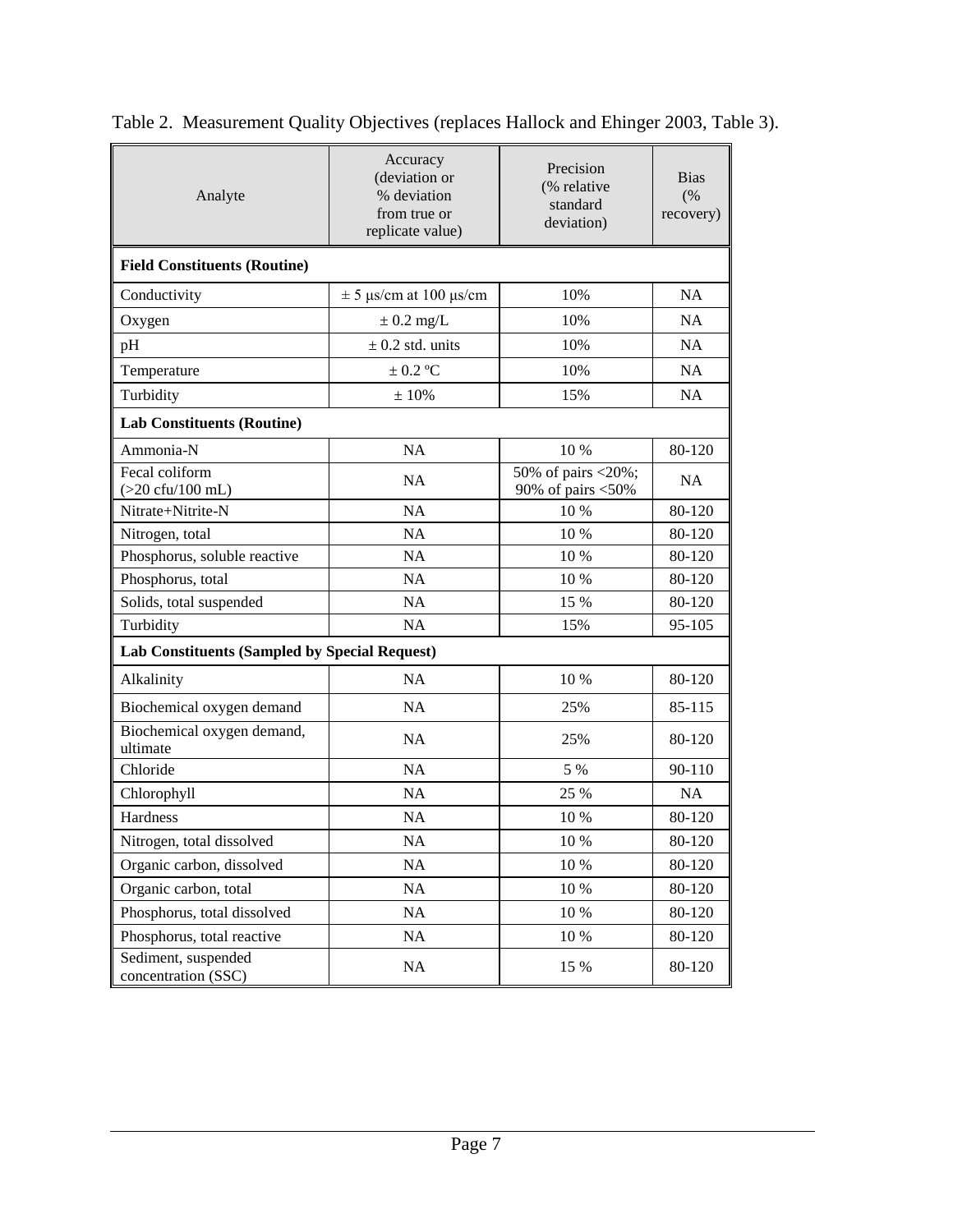Table 3. Container type, required water volume, method of preservation, and maximum permissible holding times for lab-analyzed samples are listed below (replaces Hallock and Ehinger 2003, Table 10).

| Analyte                                        | Container<br>Type                            | Sample<br>Volume (mL) | Preservation                                                                | Holding<br>Time                                   |  |  |
|------------------------------------------------|----------------------------------------------|-----------------------|-----------------------------------------------------------------------------|---------------------------------------------------|--|--|
| <b>Routine Constituents</b>                    |                                              |                       |                                                                             |                                                   |  |  |
| Ammonia-N                                      | poly                                         | 125                   | adjust to pH<2 w/ $H_2SO_4$<br>and cool to 4°C                              | 28 days                                           |  |  |
| Fecal coliform                                 | Autoclaved<br>glass or poly                  | 250 or 500            | $\text{cool} < 4^{\circ} \text{C}$                                          | 24 hrs                                            |  |  |
| Nitrate+Nitrite-N                              | poly                                         | 125                   | adjust to pH <2 w/ $H_2SO_4$<br>and cool to $\langle 4^{\circ}$ C           | 28 days                                           |  |  |
| Nitrogen, total                                | poly                                         | 125                   | adjust to pH<2 w/ $H_2SO_4$<br>and cool to $<\!\!4^{\circ}\mathrm{C}$       | 28 days                                           |  |  |
| Phosphorus, soluble reactive                   | brown poly                                   | 125                   | filter in field<br>and cool to $\langle 4^{\circ}$ C                        | 48 hrs                                            |  |  |
| Phosphorus, total (EPA200.8)                   | poly                                         | 60                    | adjust to pH<2 w/ HCl<br>and cool to $<4^{\circ}C$                          | 28 days                                           |  |  |
| Phosphorus, total (SM4500PI)                   | poly                                         | 60                    | adjust to pH<2 w/ $\overline{H_2SO_4}$<br>and cool to $\langle 4^{\circ}$ C | 28 days                                           |  |  |
| Solids, suspended                              | poly                                         | 1000                  | cool to $<$ 4 $\rm ^{o}C$                                                   | 7 days                                            |  |  |
| Turbidity                                      | poly                                         | 500                   | cool to $<$ 4 $\rm ^{o}C$                                                   | 48 hrs                                            |  |  |
| <b>Constituents Sampled by Special Request</b> |                                              |                       |                                                                             |                                                   |  |  |
| Alkalinity                                     | poly (can be<br>combined with<br>chloride)   | 500                   | $\text{cool} < 4^{\circ}C$ ;<br>fill bottle completely                      | 14 days                                           |  |  |
| Biochemical oxygen demand                      | cubitainer                                   | 1 gal                 | $\text{cool} < 4^{\circ}\text{C}$ ; keep dark                               | 48 hrs                                            |  |  |
| Biochemical oxygen demand,<br>ultimate         | cubitainer                                   | 1 gal                 | $\text{cool} < 4^{\circ}\text{C}$ ; keep dark                               | 48 hrs                                            |  |  |
| Chloride                                       | poly (can be<br>combined with<br>alkalinity) | 500 ml                | $\text{cool} < 4^{\circ} \text{C}$                                          | 28 days                                           |  |  |
| Chlorophyll                                    | Poly, brown                                  | 1 L                   | $\text{cool} < 4^{\circ} \text{C}$                                          | 24 hrs to filtration;<br>28 days after filtration |  |  |
| Hardness                                       | poly                                         | 125                   | adjust to pH<2 w/ $H_2SO_4$<br>and cool to $\langle 4^{\circ}$ C            | 6 months                                          |  |  |
| Nitrogen, total dissolved                      | poly                                         | 125                   | adjust to pH<2 w/ $\rm H_2SO_4$<br>and cool to $\langle 4^{\circ}$ C        | 28 days                                           |  |  |
| Organic carbon, dissolved                      | poly                                         | 60                    | adjust to pH<2 w/ HCl<br>and cool to $<4^{\circ}C$                          | 28 days                                           |  |  |
| Organic carbon, total                          | poly                                         | 60                    | adjust to pH<2 w/ HCl<br>and cool to $<4^{\circ}C$                          | 28 days                                           |  |  |
| Phosphorus, total dissolved                    | poly                                         | 60                    | adjust to pH<2 w/ HCl<br>and cool to $<4^{\circ}C$                          | 28 days                                           |  |  |
| Phosphorus total reactive                      | brown poly                                   | 125                   | cool to $<4$ <sup>o</sup> C                                                 | 48 hrs                                            |  |  |
| Sediment, suspended (SSC)                      | poly                                         | 1000                  | cool to $<$ 4 $\rm ^{o}C$                                                   | 14 days                                           |  |  |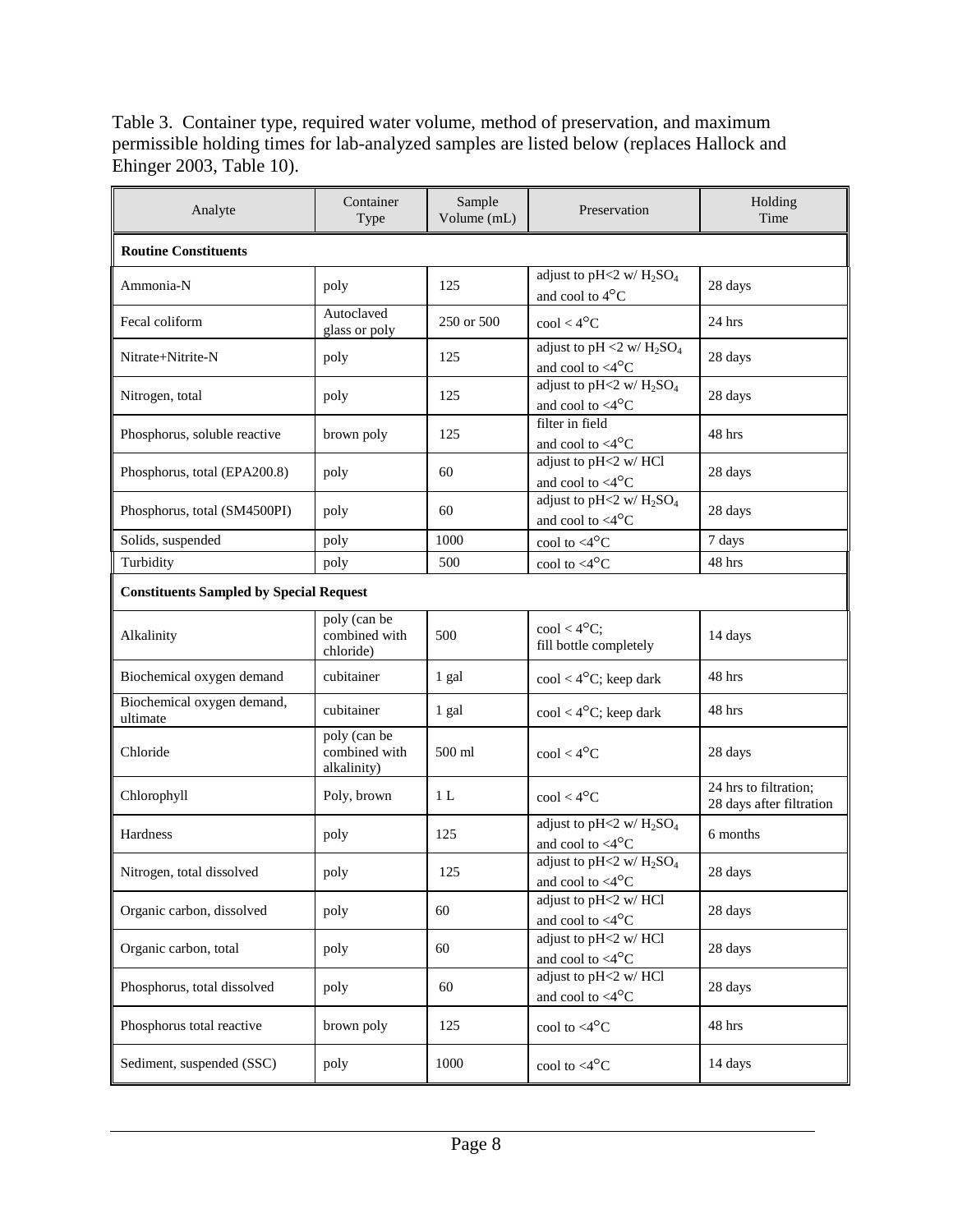Table 4. Laboratory analytical methods and reporting limits (replaces Hallock and Ehinger 2003, Table 11).

| Analyte                                        | Sample<br>Matrix | Number<br>of<br>Samples <sup>a</sup> | Method                                                                                     | Reference <sup>b</sup> | Lower<br>Reporting<br>Limit |  |
|------------------------------------------------|------------------|--------------------------------------|--------------------------------------------------------------------------------------------|------------------------|-----------------------------|--|
| <b>Routine Constituents</b>                    |                  |                                      |                                                                                            |                        |                             |  |
| Ammonia-N                                      | Total            | 984                                  | Automated phenate                                                                          | SM4500NH3H             | $0.01$ mg/L                 |  |
| Fecal coliform                                 | <b>NA</b>        | 984                                  | Membrane filter                                                                            | SM9222D                | 1 colony<br>per 100 mg/L    |  |
| Nitrate+Nitrite-N                              | Total            | 984                                  | Automated cadmium reduction                                                                | SM4500NO3I             | $0.01$ mg/L                 |  |
| Phosphorus,<br>soluble reactive                | <b>Dissolved</b> | 984                                  | Automated ascorbic acid                                                                    | <b>SM4500PG</b>        | $0.003$ mg/L                |  |
| Solids, suspended                              | Total            | 984                                  | Gravimetric                                                                                | <b>SM2540D</b>         | $1 \text{ mg/L}$            |  |
| Nitrogen, total                                | Total            | 984                                  | Persulfate digestion, cadmium<br>reduction                                                 | <b>SM4500NB</b>        | $0.025$ mg/L                |  |
| Phosphorus, total                              | Total            | 984                                  | Ascorbic acid with manual<br>digestion                                                     | <b>SM4500PI</b>        | $0.005$ mg/L                |  |
| Phosphorus, total                              | Total            | 984                                  | <b>ICP-MS</b>                                                                              | EPA200.8               | $0.001$ mg/L                |  |
| Turbidity                                      | Total            | 984                                  | Nephelometric                                                                              | SM2130                 | 0.5 NTU                     |  |
| <b>Constituents Sampled by Special Request</b> |                  |                                      |                                                                                            |                        |                             |  |
| Alkalinity                                     | Total            | Various                              | Titration to pH end point                                                                  | <b>SM2320B</b>         | $5 \text{ mg/L}$            |  |
| Biochemical<br>oxygen demand                   | Total            | Various                              | Change in dissolved oxygen after<br>incubation                                             | <b>SM5210B</b>         | $>=2$ mg/L                  |  |
| Biochemical<br>oxygen demand,<br>ultimate      | Total            | Various                              | Change in dissolved oxygen after<br>incubation; ammonia, NO <sub>2</sub> , NO <sub>3</sub> | SM5210C                | $>=2$ mg/L                  |  |
| Chloride                                       | Total            | Various                              | Ion Chromatography                                                                         | SM4110C                | $0.1$ mg/L                  |  |
| Chlorophyll                                    | Total            | Various                              | Fluorometric                                                                               | SM10200H3              | $0.05$ ug/L                 |  |
| Hardness                                       | Total            | Various                              | Ca and Mg by, ICP                                                                          | <b>SM2340B</b>         | $\sim 0.3$ mg/L             |  |
| Nitrogen, total<br>dissolved                   | Dissolved        | Various                              | Persulfate digestion, cadmium<br>reduction                                                 | <b>SM4500NB</b>        | $0.025$ mg/L                |  |
| Organic carbon,<br>dissolved                   | Dissolved        | Various                              | $CO2$ conversion, NDIR detection                                                           | EPA415.1               | $1$ mg/L                    |  |
| Organic carbon,<br>total                       | Total            | Various                              | CO <sub>2</sub> conversion, NDIR detection                                                 | EPA415.1               | $1$ mg/L                    |  |
| Phosphorus, total<br>dissolved                 | Dissolved        | Various                              | <b>ICP-MS</b>                                                                              | EPA200.8               | $0.001$ mg/L                |  |
| Phosphorus, total<br>reactive                  | Total            | Various                              | Automated ascorbic acid                                                                    | <b>SM4500PG</b>        | $0.003$ mg/L                |  |
| Sediment,<br>suspended (SSC)                   | Total            | Various                              | Gravimetric                                                                                | ASTMD3977B             | $1$ mg/L                    |  |

<sup>a</sup> Approximate annual total based on 12 samples per station, 82 stations per year. Does not include quality control samples or additional stations.<br>
<sup>b</sup> SM: Standard Methods (APHA 1998); EPA: Environmental Protection Agency (EPA, 1983).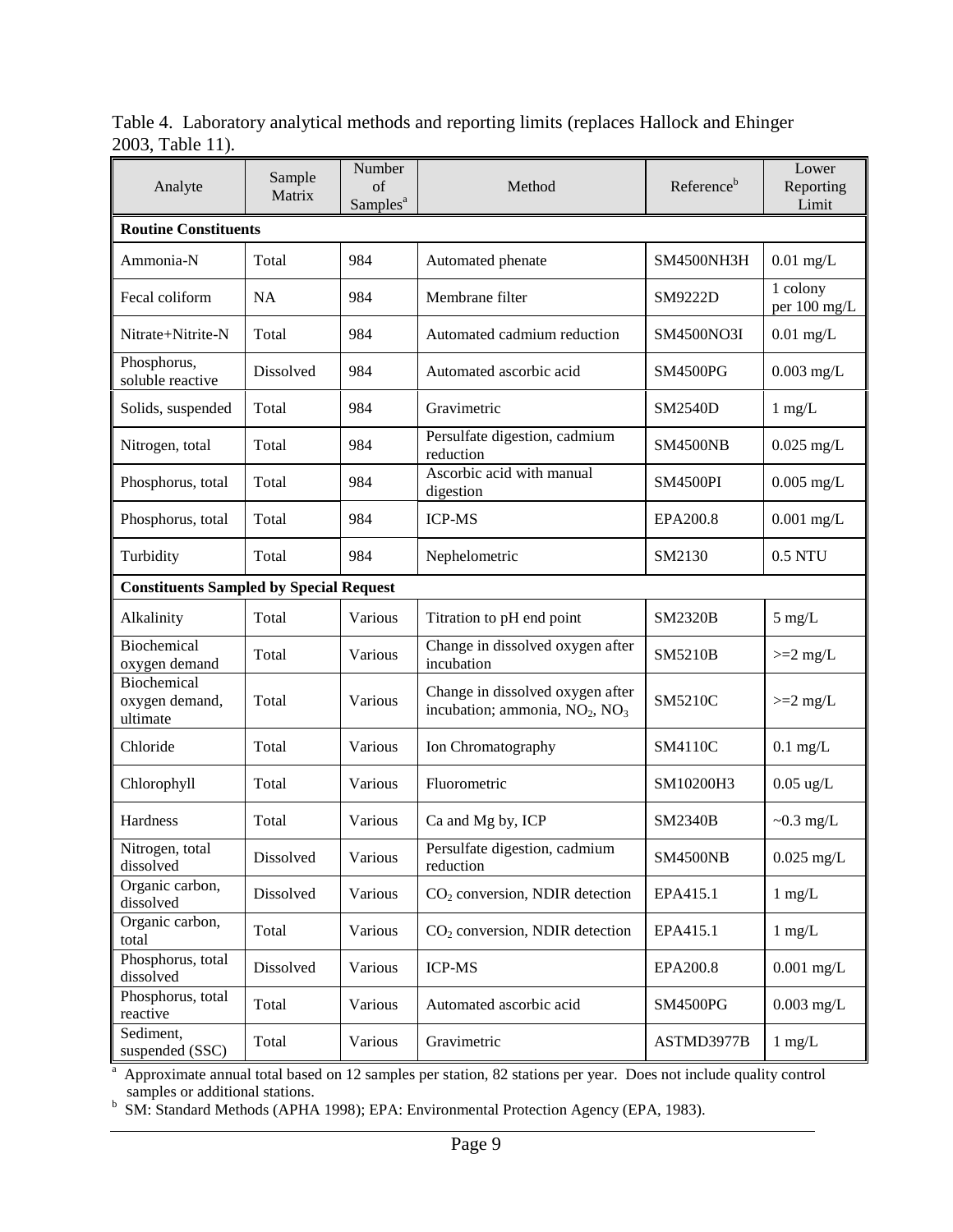| Field and laboratory work                                   | Due date                                                  | Lead staff   |  |
|-------------------------------------------------------------|-----------------------------------------------------------|--------------|--|
| Field work completed                                        | Ongoing                                                   | Various      |  |
| Laboratory analyses completed                               | Ongoing                                                   |              |  |
| Environmental Information System (EIM) database             |                                                           |              |  |
| EIM user study ID                                           | AMS001, AMS001A-E, AMS001-2                               |              |  |
| Product                                                     | Due date                                                  | Lead staff   |  |
| EIM data loaded                                             | Quarterly                                                 | Dave Hallock |  |
| <b>EIM QA</b>                                               | There is no manual EIM data entry                         |              |  |
| EIM complete                                                | EIM is compared to primary<br>database annually.          | Dave Hallock |  |
| Final report                                                |                                                           |              |  |
| Author lead / support staff                                 | Dave Hallock/Bill Ward/Jenny Hall/Maggie<br>Bell-McKinnon |              |  |
| Schedule                                                    |                                                           |              |  |
| Draft due to supervisor                                     | Ongoing-April                                             |              |  |
| Draft due to client/peer reviewer                           | Ongoing-May                                               |              |  |
| Draft due to external reviewer(s)                           | No external client                                        |              |  |
| Final (all reviews done) due to<br>publications coordinator | July                                                      |              |  |
| Final report due on web                                     | September                                                 |              |  |

Table 5. Proposed schedule for completing field and laboratory work, data entry into EIM, and reports.